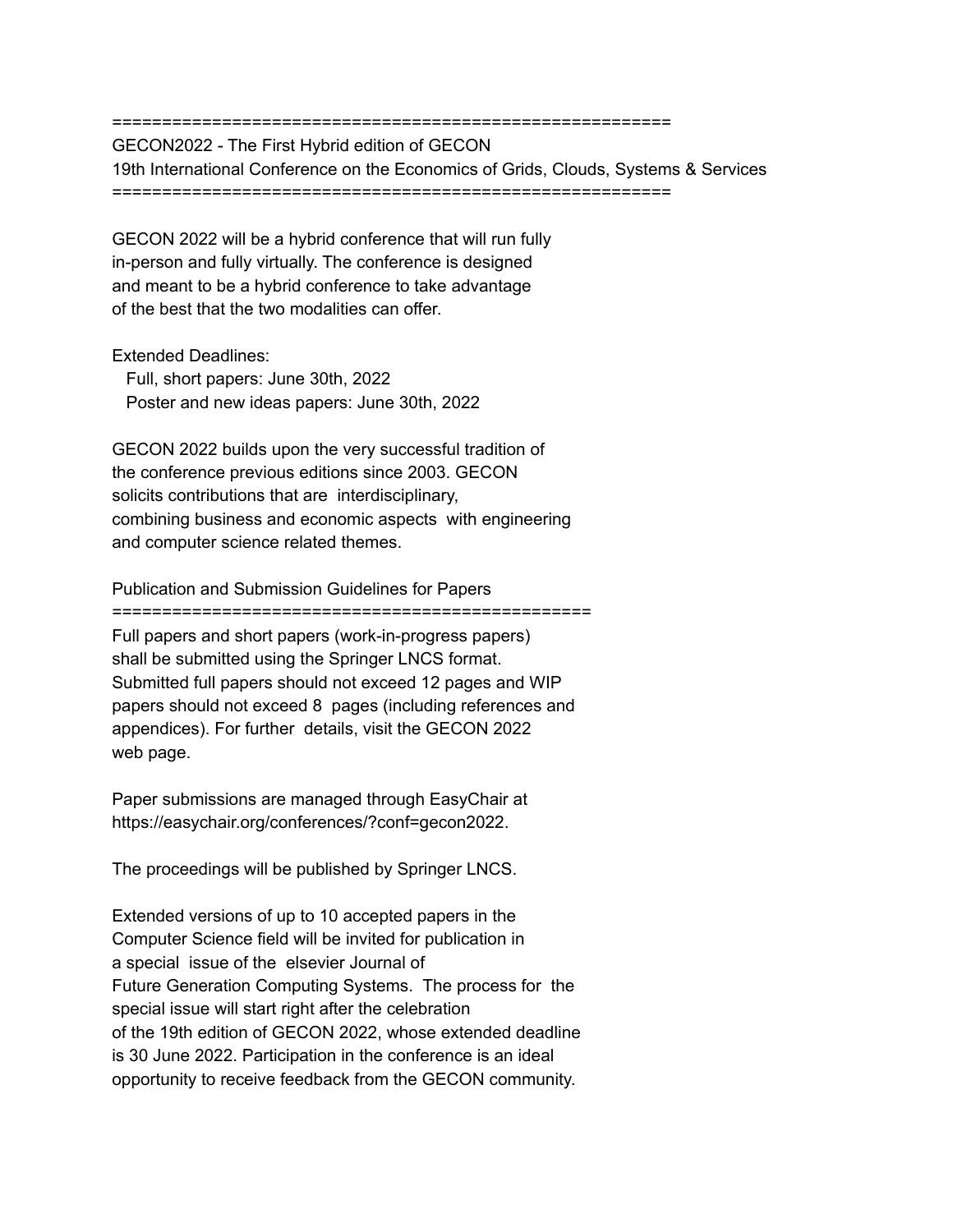Topics of Interest

## ==================

GECON encourages the submission of papers, which combine at least one economic/legal area and one technology area. GECON list of areas includes but is not limited to:

# -Economics-

Trustworthiness of services Ecosystem economics Incentive design, strategic behavior & game theory Market mechanisms, auctions models, and bidding languages Economic efficiency Techno-economic analysis and modeling Pricing schemes and revenue models Preemptible computing Metering, accounting, and billing Cost-benefit analysis Automated trading and bidding support tools Trust, reputation, security, and risk management Performance monitoring, optimization, and prediction Economics of Open Data Trustworthiness and Assurances for Quality of Data Economic impact of distributed storage solutions Energy efficiency **Sustainability** Business models and strategies Decision support Ecosystems

-Law and Legal Aspects-

Standardization, interoperability, and legal aspects Service level Agreements (SLAs) Negotiation, monitoring, and enforcement Governance of ecosystems Privacy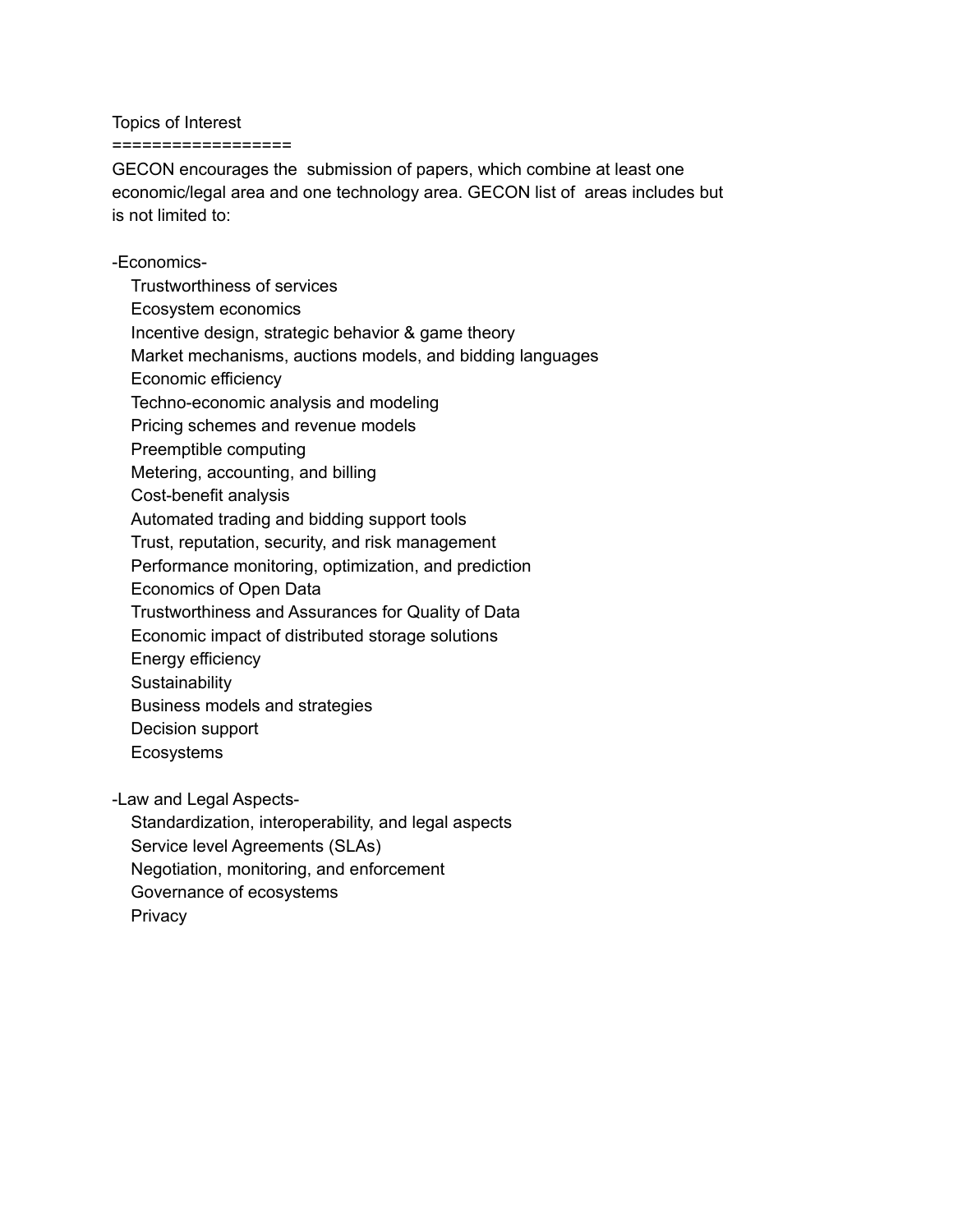-Clouds, Grids, Systems and Services-

IaaS, SaaS, PaaS and Federation of resources Vertical scaling, burstable computing, vertical elasticity Resource management: allocation, sharing, and scheduling Capacity planning Virtualization and containers Service science, management and engineering (SSME) Software engineering **Security** 

-Applications and Technologies Transforming the Economy-

Smart grids, smart cities, and smart buildings

Energy-aware infrastructures and services

Fog, edge, cloud computing

Micro-services, serverless computing

AI-enabled computing continuum from Cloud to Edge

Internet-of-Things

**Blockchains** 

Community networks

Social networks

Social computing

Shared public infrastructures for knowledge exchange:

(e.g. IPFS, Origin Trail, Decentralized Knowledge Graphs) Big data

Reports on industry test-beds and operational markets

Data stream ingestion and complex event processing

Open source

Keynote Speakers

===============

- Ittay Eyal, Technion, Israel Institute of Technology
- Elisabette Di Nitto, Politecnico de Milano
- Ian Taylor, SIMBA Chain